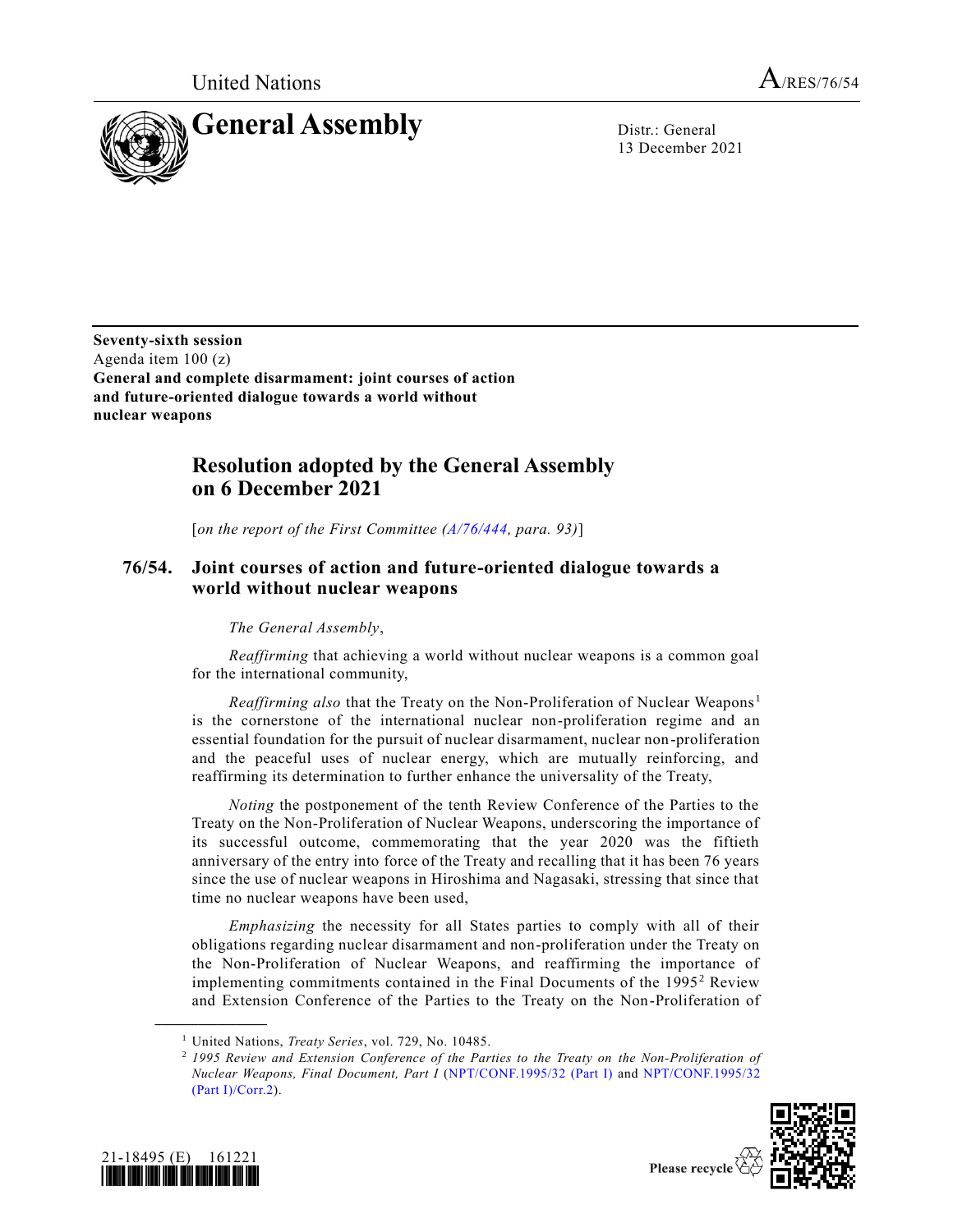Nuclear Weapons and of the 2000<sup>3</sup> and 2010<sup>4</sup> Review Conferences of the Parties to the Treaty on the Non-Proliferation of Nuclear Weapons,

*Bearing in mind* that various approaches exist towards the realization of a world without nuclear weapons and that confidence-building among all States is essential to this end,

*Emphasizing* the importance for all States of taking further practical steps and effective measures towards the total elimination of nuclear weapons, in a way that promotes international stability, peace and security, and based on the principle of undiminished and increased security for all,

*Stressing* that effective nuclear disarmament and the enhancement of international security should be pursued in a mutually reinforcing manner,

*Reaffirming* that further strengthening of the international regime for nuclear non-proliferation is essential to international peace and security,

*Encouraging* the establishment of further nuclear-weapon-free zones, where appropriate, on the basis of arrangements freely arrived at among States of the region concerned, and in accordance with the 1999 guidelines of the Disarmament Commission,<sup>5</sup> adopted by consensus,

*Recognizing* the importance of the decisions and the resolution on the Middle East of the 1995 Review and Extension Conference of the Parties to the Treaty on the Non-Proliferation of Nuclear Weapons<sup>6</sup> and the Final Documents of the 2000 and 2010 Review Conferences of the Parties to the Treaty on the Non-Proliferation of Nuclear Weapons, and reaffirming its support for the establishment of a Middle East zone free of nuclear weapons and all other weapons of mass destruction and their delivery systems on the basis of arrangements freely arrived at by the States of the region and in accordance with the 1995 resolution on the Middle East,

*Stressing* the importance of the immediate commencement and early conclusion of negotiations on a treaty banning the production of fissile material for use in nuclear weapons or other nuclear explosive devices in the Conference on Disarmament, and supporting the commencement of such negotiations in accordance with document [CD/1299](https://undocs.org/en/CD/1299) and the mandate contained therein, and voluntarily ceasing such production pending the entry into force of such a treaty, which not all nuclear-weapon States parties to the Treaty on the Non-Proliferation of Nuclear Weapons have declared to date,

*Recalling* that it has been 25 years since the opening for signature of the Comprehensive Nuclear-Test-Ban Treaty,<sup>7</sup>

*Recognizing* the importance of reducing the risk of nuclear weapons being used either by miscalculation or by misunderstanding,

**\_\_\_\_\_\_\_\_\_\_\_\_\_\_\_\_\_\_**

<sup>3</sup> *2000 Review Conference of the Parties to the Treaty on the Non-Proliferation of Nuclear Weapons, Final Document,* vols. I–III [\(NPT/CONF.2000/28 \(Parts I and II\),](https://undocs.org/en/NPT/CONF.2000/28(Parts%20I%20and%20II)) [NPT/CONF.2000/28 \(Part III\)](https://undocs.org/en/NPT/CONF.2000/28(PartIII)) and [NPT/CONF.2000/28 \(Part IV\)\)](https://undocs.org/en/NPT/CONF.2000/28(PartIV)).

<sup>4</sup> *2010 Review Conference of the Parties to the Treaty on the Non-Proliferation of Nuclear Weapons, Final Document*, vols. I–III [\(NPT/CONF.2010/50 \(Vol. I\),](https://undocs.org/en/NPT/CONF.2010/50(Vol.I)) [NPT/CONF.2010/50 \(Vol. II\)](https://undocs.org/en/NPT/CONF.2010/50(Vol.II)) and [NPT/CONF.2010/50 \(Vol. III\)\)](https://undocs.org/en/NPT/CONF.2010/50(Vol.III)).

<sup>5</sup> *Official Records of the General Assembly, Fifty-fourth Session, Supplement No. 42* [\(A/54/42\)](https://undocs.org/en/A/54/42(supp)), annex I, sect. C.

<sup>6</sup> See *1995 Review and Extension Conference of the Parties to the Treaty on the Non-Proliferation of Nuclear Weapons, Final Document, Part I* [\(NPT/CONF.1995/32 \(Part I\)](https://undocs.org/en/NPT/CONF.1995/32(PartI)) an[d NPT/CONF.1995/32](https://undocs.org/en/NPT/CONF.1995/32(PartI)/Corr.2)  [\(Part I\)/Corr.2\)](https://undocs.org/en/NPT/CONF.1995/32(PartI)/Corr.2), annex.

<sup>&</sup>lt;sup>7</sup> See resolution  $50/245$  and  $A/50/1027$ .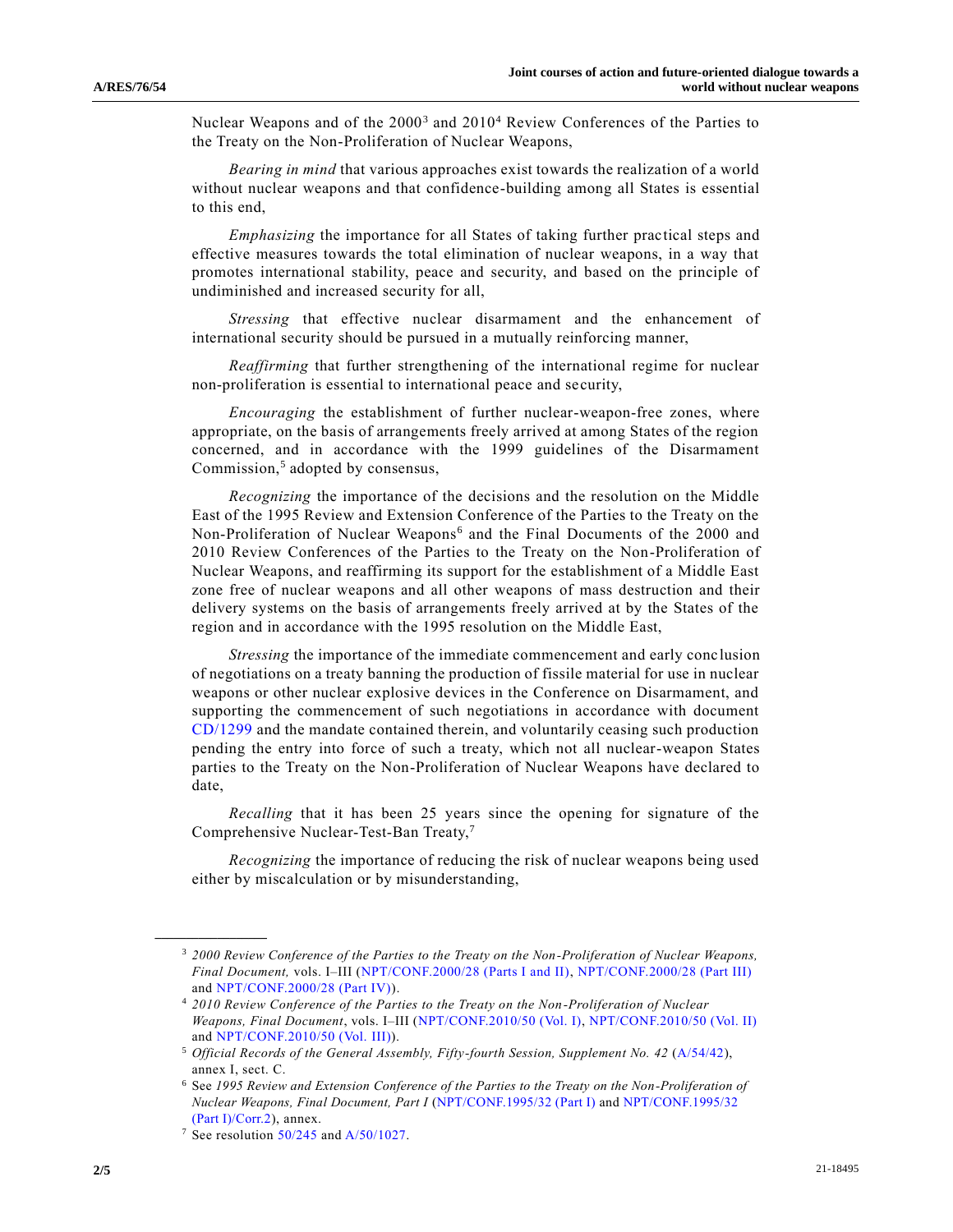*Recalling* the indispensable role of effective and credible nuclear disarmament verification in assuring compliance, in the course of achieving and then maintaining the elimination of nuclear weapons, and welcoming the establishment of the Group of Governmental Experts to further consider nuclear disarmament verification issues, including, inter alia, the concept of a Group of Scientific and Technical Experts pursuant to resolution [74/50](https://undocs.org/en/A/RES/74/50) of 12 December 2019,

*Welcoming* the extension of the Treaty between the United States of America and the Russian Federation on Measures for the Further Reduction and Limitation of Strategic Offensive Arms (New START Treaty), welcoming demonstrations of transparency, but stressing specifically the importance of concrete actions for more transparency between and among nuclear-weapon States, and reaffirming their special responsibility to initiate and actively engage in arms control dialogues in good faith on effective measures to prevent nuclear arms racing and help to prepare the way for the eventual elimination of nuclear weapons,

*Recognizing* the value of cooperative work across the existing multilateral disarmament machinery to support work towards disarmament objectives,

*Recalling* relevant Security Council resolutions deciding that the Democratic People's Republic of Korea shall abandon all nuclear weapons and existing nuclear programmes, and all other weapons of mass destruction and its ballistic missile programmes, in a complete, verifiable and irreversible manner, and welcoming diplomatic efforts towards that goal,

*Noting* that efforts to encompass different generations, areas of the world and genders in disarmament and non-proliferation education underscore efforts and create momentum towards achieving a world without nuclear weapons,

*Recognizing* the catastrophic humanitarian consequences that would result from the use of nuclear weapons,

*Welcoming* the visits of leaders, youth and others to Hiroshima and Nagasaki,

*Reaffirming* that the equal, full and effective participation of both women and men is one of the essential factors for the promotion and attainment of sustainable peace and security,

*Reaffirming also* that the international community needs to take immediate actions together and to conduct future-oriented dialogues in order to further facilitate the implementation of concrete nuclear disarmament measures through confidence-building,

1. *Reaffirms* that all States parties to the Treaty on the Non-Proliferation of Nuclear Weapons are committed to the ultimate goal of eliminating nuclear weapons, including through the easing of international tension, as well as the strengthening of trust between States and of the international regime for nuclear non-proliferation, and to the full and steady implementation of the Treaty in all its aspects, including article VI of the Treaty, towards the realization of a world without nuclear weapons;

2. *Calls upon* all States parties to the Treaty on the Non-Proliferation of Nuclear Weapons to identify concrete measures to put the commitments into practice towards and beyond the tenth Review Conference;

3. *Encourages* the following, inter alia, as joint courses of action:

(a) All States, in particular the nuclear-weapon States, to immediately take concrete measures to enhance transparency and mutual confidence, including, inter alia, by providing frequent and detailed reporting on the implementation of the Treaty on the Non-Proliferation of Nuclear Weapons and opportunities for discussion of these reports;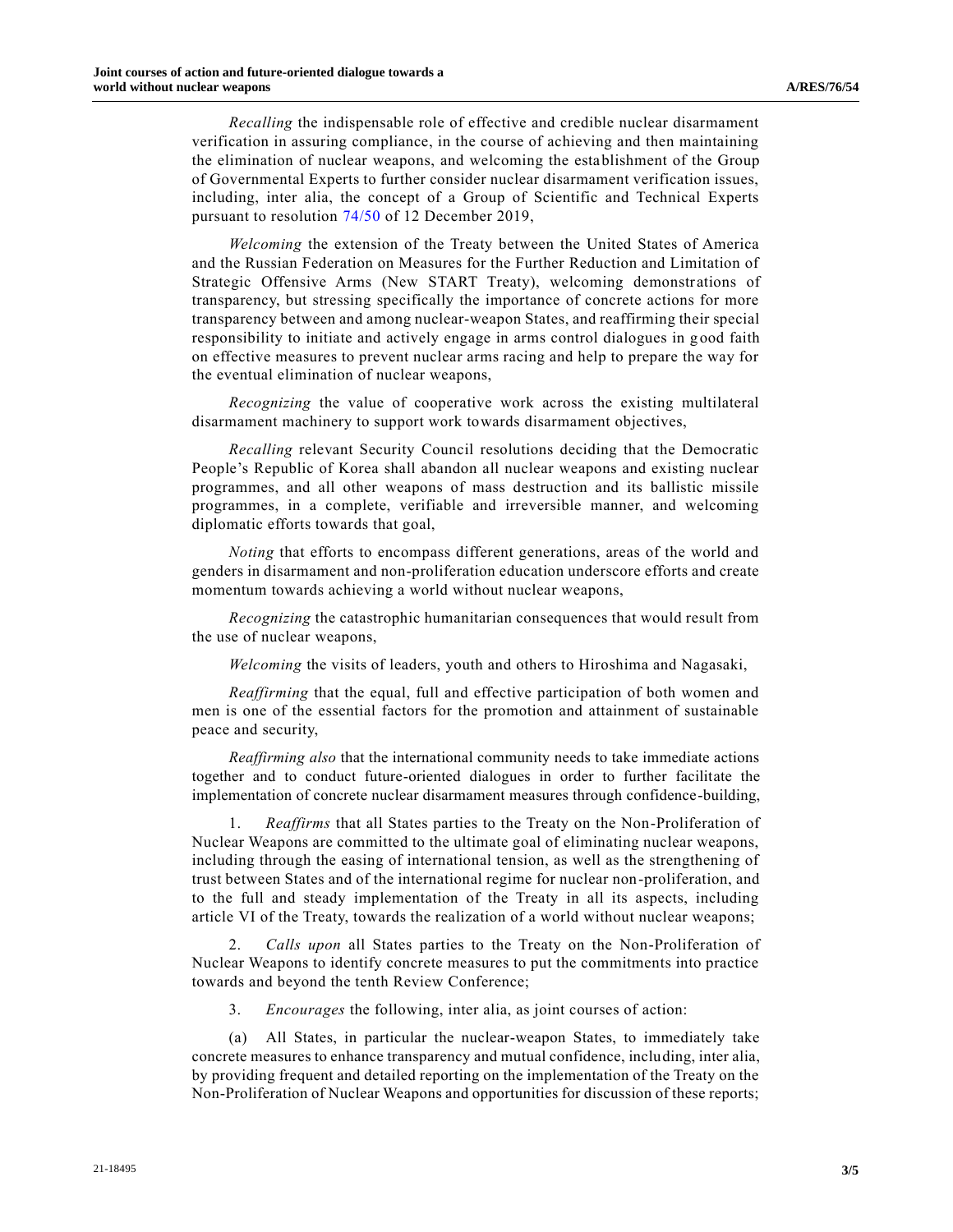(b) All States possessing nuclear weapons to take actions to reduce the risks of nuclear detonation occurring, inter alia, by miscalculation or by misunderstanding, and to make further efforts to this end, including transparency and dialogue on nuclear doctrines and postures, military-to-military dialogues, hotlines or information and data exchanges;

(c) All States to immediately make every effort, including declaring and maintaining voluntary moratoriums on the production of fissile material for use in nuclear weapons or other nuclear explosive devices, as well as deepening substantive discussions in the Conference on Disarmament, to immediately commence negotiations on a treaty banning the production of fissile material for use in nuclear weapons or other nuclear explosive devices in the Conference on Disarmament in accordance with document [CD/1299](https://undocs.org/en/CD/1299) and the mandate contained therein;

(d) All States, including the eight remaining States listed in annex 2 to the Comprehensive Nuclear-Test-Ban Treaty that have not yet signed and/or ratified the Treaty, to do so without waiting for any other State, to work to achieve entry into force of the Treaty, and to declare or maintain existing moratoriums on nuclearweapon test explosions or any other nuclear explosions pending the entry into force of the Treaty, as well as to continue support for the Preparatory Commission for the Comprehensive Nuclear-Test-Ban Treaty Organization and its work in preparing for entry into force;

(e) All States to continue to make practical contributions to nuclear disarmament verification, including through concrete exercises, at the United Nations and the Conference on Disarmament, and in initiatives such as the International Partnership for Nuclear Disarmament Verification;

(f) All States to facilitate efforts on nuclear disarmament and non-proliferation education, inter alia, efforts in which the young generation can actively engage, including through dialogue platforms, mentoring, internships, fellowships, scholarships, model events and youth group activities, as well as to raise awareness of the realities of the use of nuclear weapons, including through, among others, visits by leaders, youth and others to and interactions with communities and people, including the hibakusha (those who have suffered the use of nuclear weapons) who pass on their experiences to the future generations;

4. *Also encourages*, for the purpose of facilitating future-oriented dialogues in order to advance nuclear disarmament, the following:

(a) Nuclear-weapon States to clearly set out their nuclear policies and doctrines at international forums, including the Review Conference and Preparatory Committees of the Treaty on the Non-Proliferation of Nuclear Weapons, the Conference on Disarmament, the First Committee of the General Assembly and the Disarmament Commission, and all States to conduct interactive discussions, based on such nuclear policies and doctrines;

(b) All States to conduct dialogue regarding the possible impacts of developments in science and technology on arms control, disarmament and non-proliferation;

(c) All States to conduct candid dialogue on the relationship between nuclear disarmament and security;

5. *Reaffirms* the commitment to strengthening the international regime for nuclear non-proliferation, including through adherence to International Atomic Energy Agency safeguards, including comprehensive safeguards agreements and additional protocols, and compliance with non-proliferation obligations, including